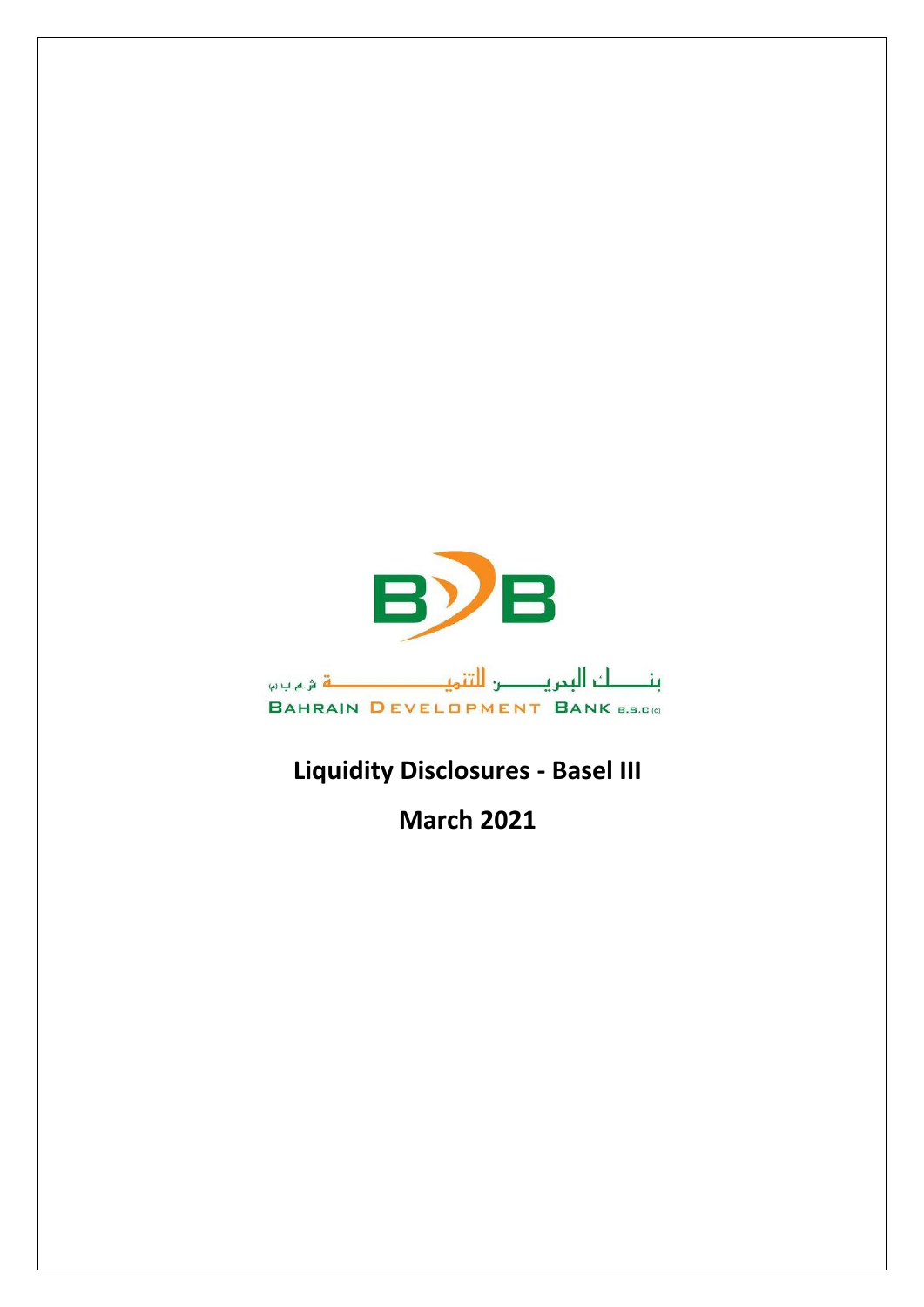## **Consolidated Liquidity Coverage Ratio – March 2021**

In August 2018, the Central Bank of Bahrain (CBB) issued its regulations on Liquidity Risk Management (LM). Amongst other things, the LM regulations mandate banks to implement Liquidity Coverage Ratio (LCR) by end of June 2019. The main objective of the LCR is to promote short-term resilience of the liquidity risk profile of banks by ensuring that they have sufficient level of high-quality liquid assets (HQLAs) to honour net cash outflows and survive a significant stress scenario lasting for a period of up to 30 days. As per CBB LM regulations, banks must meet the minimum LCR of not less than 100 percent daily.

The below table provides information on BDB's Consolidated LCR for the quarter ended 31<sup>st</sup> March 2021.

| (In BD 000')            |                                                               |                                                       |      |                                          |  |  |  |  |
|-------------------------|---------------------------------------------------------------|-------------------------------------------------------|------|------------------------------------------|--|--|--|--|
| <b>Consolidated LCR</b> |                                                               | <b>Total Unweighted</b><br>Weights<br>Value (average) |      | <b>Total Weighted Value</b><br>(average) |  |  |  |  |
|                         |                                                               |                                                       |      |                                          |  |  |  |  |
|                         | <b>HIGH-QUALITY LIQUID ASSETS</b>                             |                                                       |      |                                          |  |  |  |  |
| $\mathbf{1}$            | <b>Total HQLA</b>                                             |                                                       |      | 52,556                                   |  |  |  |  |
|                         | <b>CASH OUTFLOWS</b>                                          |                                                       |      |                                          |  |  |  |  |
| $\overline{2}$          | Retails Deposits and deposits from small business customers,  |                                                       |      |                                          |  |  |  |  |
|                         | of which:                                                     |                                                       |      |                                          |  |  |  |  |
| 3                       | Stable Deposits                                               |                                                       |      |                                          |  |  |  |  |
| 4                       | Less Stable Deposits                                          | 1,067                                                 | 10%  | 107                                      |  |  |  |  |
| 5                       | Unsecured wholesale funding, of which:                        |                                                       |      |                                          |  |  |  |  |
| 6                       | Operational deposits (all counterparties) and deposits in     |                                                       |      |                                          |  |  |  |  |
|                         | networks of cooperative banks                                 |                                                       |      |                                          |  |  |  |  |
| $\overline{7}$          | Non-operational deposits (all counterparties)                 | 15,773                                                | 100% | 15,773                                   |  |  |  |  |
| 8                       | <b>Unsecured Debt</b>                                         |                                                       |      |                                          |  |  |  |  |
| 9                       | Secured wholesale funding                                     |                                                       |      |                                          |  |  |  |  |
| 10                      | Additional requirements, of which:                            |                                                       |      |                                          |  |  |  |  |
| 11                      | Outflows related to derivative exposures and other collateral |                                                       |      |                                          |  |  |  |  |
|                         | requirements                                                  |                                                       |      |                                          |  |  |  |  |
| 12                      | Outflows related to loss of funding on debt products          |                                                       |      |                                          |  |  |  |  |
| 13                      | Credit and liquidity facilities                               |                                                       |      |                                          |  |  |  |  |
| 14                      | Other contractual funding obligations                         | 2,031                                                 | 100% | 2,031                                    |  |  |  |  |
| 15                      | Other contingent funding obligations                          | 1,577                                                 | 5%   | 79                                       |  |  |  |  |
| 16                      | <b>Total Cash Outflows</b>                                    | 20,449                                                |      | 20,233                                   |  |  |  |  |
|                         | <b>CASH INFLOWS</b>                                           |                                                       |      |                                          |  |  |  |  |
| 17                      | Secured lending (eg reverse repos)                            |                                                       |      |                                          |  |  |  |  |
| 18                      | Inflows from fully performing exposures                       | 2.383                                                 | 50%  | 1,192                                    |  |  |  |  |
| 19                      | Other cash inflows                                            | 4,264                                                 | 100% | 4,264                                    |  |  |  |  |
| 20                      | <b>Total Cash Inflows</b>                                     | 6,647                                                 |      | 5,456                                    |  |  |  |  |
|                         |                                                               |                                                       |      | <b>Total Adjusted Value</b>              |  |  |  |  |
| 21                      | <b>TOTAL HQLA</b>                                             |                                                       |      | 52,556                                   |  |  |  |  |
| 22                      | <b>TOTAL NET CASH OUTFLOWS</b>                                |                                                       |      | 14,777                                   |  |  |  |  |
| 23                      | <b>LIQUIDITY COVERAGE RATIO (%)</b>                           |                                                       |      | 356%                                     |  |  |  |  |

As per the CBB LM module, the consolidated LCR of 356% reported above in line 23 is the simple average of daily LCR during Q1 2021.